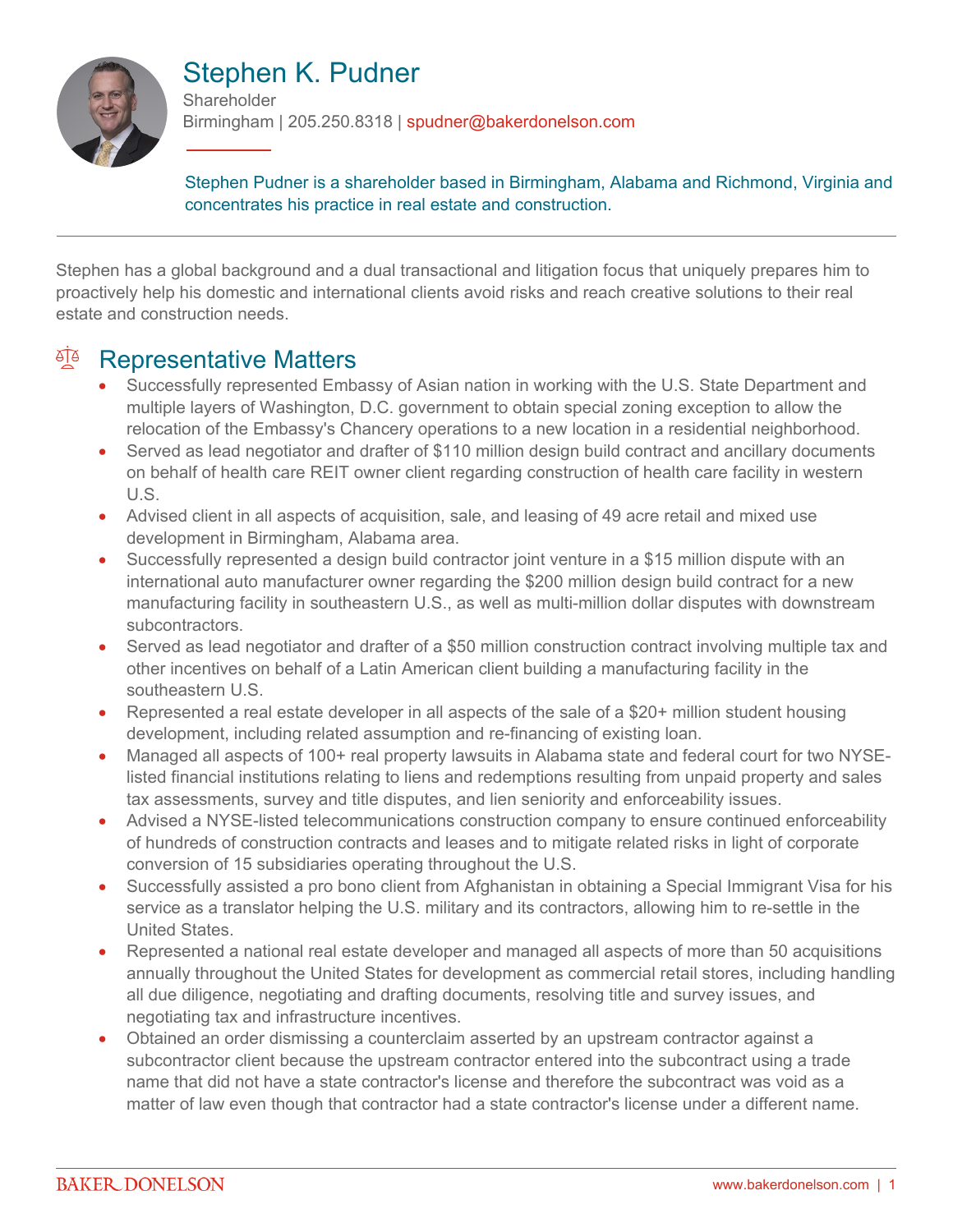## Professional Honors & Activities

- Member Mensa
- Confirmed by the [U.S. Green Building Council](http://www.usgbc.org/) as a Leadership in Energy and Environmental Design Accredited Professional (LEED AP)
- Construction Law Adjunct Professor, University of Alabama School of Law, Fall 2020
- Listed as a "Rising Star" by *Mid-South Super Lawyers*, 2016 2021
- Listed as a "Rising Star" by *Alabama Super Lawyers*, 2014 2015
- Member 2013 Birmingham Multiple Sclerosis Leadership Class Advisory Council

# Additional Background Information

Stephen has studied in Spain and Switzerland, taught and lived in China, Nepal and Nicaragua, traveled throughout Europe, Latin America, India, Israel, Mongolia, Morocco, South Africa, and Turkey, and is highly proficient in written and spoken Spanish. During law school, Stephen clerked for the U.S. Department of Justice's Office of International Affairs, the Inter-American Development Bank, and the Attorney General of Virginia.

### $\perp$  Publications

- "Wisconsin's Supreme Court Strikes Down Executive Branch's COVID-19 Stay-at-Home Order" (May 18, 2020)
- "Part 2: Can the Government Do That? But I Own that Beach and It Is My Backyard!" (April 17, 2020)
- "Can the Government Do That? New Class Action Challenges Pennsylvania's COVID-19 Order as Unconstitutional" (April 6, 2020)
- Co-author "China's Belt and Road Initiative is Changing the World," American Bar Association, Division 10 Newsletter (Winter 2018)
- Co-author "50 State Lien Law Handbook," Alabama Law Section, American Bar Association Forum on Construction Law (April 2018)
- "A Decade in the Making: The 2017 Revamp of the AIA's Construction Contract Documents," Virginia State Bar's *Virginia Lawyer Magazine* (February 2018)
- "Force Majeure Clauses: Protecting Against the Unforeseeable," Association of Corporate Counsel *Lexology* (April 2014)
- "No Need of Injury to Others' Property to be an 'Occurrence' under a CGL Insurance Policy," American Bar Association, Division 1 Newsletter (August 2013)
- "Can Cheap Natural Gas Save the U.S. Construction Industry?," American Bar Association, Division 10 Newsletter (Summer 2013)
- "Changes in Alabama's Retainage Laws," Alabama Utility Contractors Association Newsletter (February 2013)
- "The Future Of Green Skyscrapers," Environmental and Real Estate *Law360* (April 2012)
- "Stephen K. Pudner, Moving Forward from Dubai Ports World—The Foreign Investment and National Security Act of 2007," 59 *Alabama Law Review* 1277 (2008) (which has been cited in the *Harvard Business Law Review*, *Berkeley Business Law Journal*, *University of Pennsylvania Journal of International Law*, and other publications)

#### **<u>U</u>** Speaking Engagements

- "Revised AIA Documents: What You Need to Know" (February 2018)
- "What do you do when the Contract is Changed?," 2017 National Business Institute Construction Law Seminar, Birmingham, Alabama (July 2017)
- Moderator "The Beason-Hammon Alabama Taxpayer and Citizen Protection Act," Birmingham International Center's panel discussion of Alabama's new immigration law (July 2011)